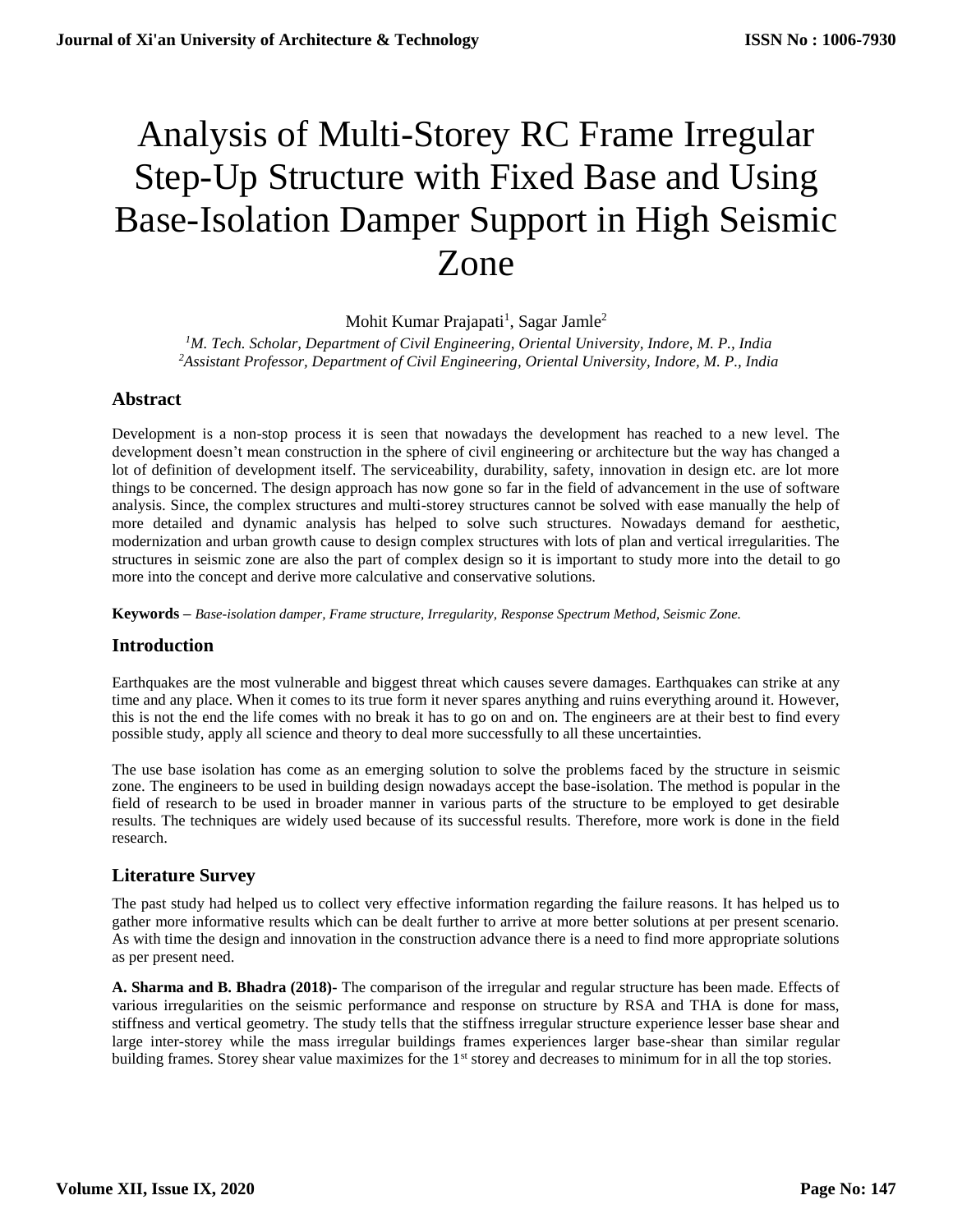**S. C. Dubule and D. Ainchwar (2018)-** G+13 storey structure is analysed by RSM method in seismic zone III by using the STAAD Pro V8i software. The study is done on the vertically irregular structure by RSA and carried out the ductility-based design using IS 13920. Mass irregular structure undergoes larger base shear than similarly constructed regular structure.

**K. Shah and P. Vyas (2017)-** The study explains about determination of storey displacement, base shear, storey drift and storey shear of G+14 building coming in zone V using the software ETABS. The irregularities taken are mass and geometric irregularity. Results gives that for symmetrical infill wall structure minimum and maximum storey displacement for vertically irregular structure.

**R. Vinod and N. R. Joshuva (2018)-** The analysis of vertical geometrical irregularity in the form of set-backs are used in tall height buildings. The no. of bays and bay width on the behaviour of building under seismic zone with set-back as irregularity using modal analysis approach in SAP 2000 using response spectrum. It conveys that increasing no. of bays and bay width increases the time period of the structure.

**H. Bansal and Gagandeep (2012)-** The design of RC frame building using RSA and THA method. The building is vertically irregular, the ductility design on three types of irregularities mass, stiffness and vertical geometry is considered. Mass irregular building undergoes larger base shear compared to similar regular building while the stiffness irregular building experience less base shear and large inter storey drift.

**S. M. Hussain and Dr. S. K. Tengli (2018)-** The design of 14 storey building using 3-Dimensional model with ETABS using RSM method. To study the torsional behaviour on the asymmetrical model and resist the inelastic twist. Torsion causes increase in shear forces on the column and increase in displacement and drift values. Hence, it is preferable to use the special moment resisting frames.

**K. S. Swathirani, G. B Murlidhara and N. B. S. Kumar (2015)-** The study of different types of isolation systems on fixed base building is done. LRB with high values of damping is used for achieving optimum design using SAP 2000 software. The shear forces on columns are reduced and increases the time period values. It is seen rubber isolation with high damping values work well compared to other isolation stiffeners.

**R. B. Ghodke and Dr. S.V. Admane (2015)-** The design of moment resistance frame on 5-storey building with rubber isolation in SAP 2000 software is done. The study tells with the increase in height displacement values increases for fixed base but with the incorporation of base-isolation in the building the displacement values decreases with the height.

**B. Balachandra and S. Abraham (2018)-** In this a G+3 and G+20 height building analysis is done by time history analysis using ETABS 2015 and study of the behaviour of the building is done. Best method for earthquake resistance design. LRB is used for base-isolation. LRB reduces the base shear more in vertical irregularity. Time period of structure increases with the use of base-isolation technique, which reduces the lateral forces reaching to the structure.

# **Expected Outcomes and Need of the Study**

The recent study and work done tells us about that a structure should be regular because a regular structure shows response. The presence of irregularity in a structure which may be plan or vertical irregularity which has ill effects on the performance and stability of the structure.

It is very important to study about the various aspects that affects the performance of the building, so that its performance can be improved. The irregularities in the structure beyond the specified limit will be responsible to non-performance of the structure. Since irregularity in structure is just a problem, it is not an end which can be solved with more experiences, vast study, more reliable conceptual analysis, approach to wisdom and further detailed study in up-coming years.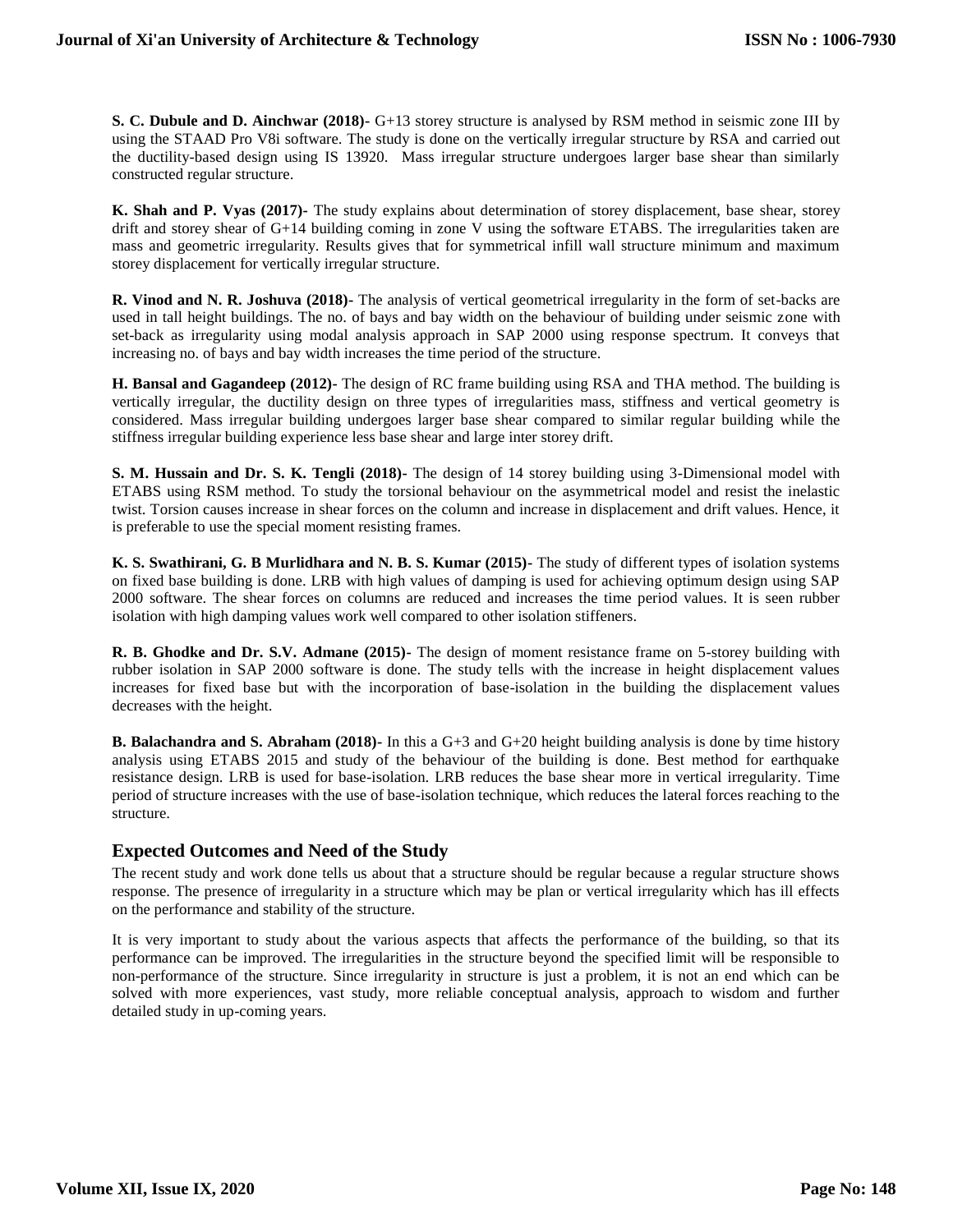## **Problem Formulation and Objective**

The structure is an Irregular G+7 RC Frame Multi-storey building. The structure is irregular along the height possess vertical irregularity. The structure is considered to be in high seismic Zone V with damping ratio (**ξ)** of 5%. The cases taken here is an irregular structure with step-up at storey-6 which is having fixed-base support is compared with the same irregular structure with step-up at storey-6 having base-isolation (LRB). The Dynamic analysis approach is used for the study of response of the structure and design by RSA (Response Spectrum Analysis).

The object of the study is to determine the behaviour of the irregular structure with step-up under the seismic load. The base isolation used in the structure to study the behaviour of structure containing irregularity.

The comparison made on the irregular structure behaviour having fixed and isolated base using rubber isolator.

To study the effect on the structure in the form of displacement, lateral loads, storey stiffness, storey shear, storey drift, modal load participation ratios, modal mass participation ratios.

The purpose here is to determine how base-isolation helps to overcome the effects of seismic ground excitation.

### **Result Analysis**

The analyses performed on the structure having vertical structural irregularity are given. The results are shown here in graphical and tabulated format. Various results are put together for that useful conclusion can be obtained by comparison of the analysis data.

| <b>Storey</b> | <b>Elevation</b> | <b>Fixed Base Support</b> |              |          |          | <b>Isolated Base Support</b> |         |        |        |  |
|---------------|------------------|---------------------------|--------------|----------|----------|------------------------------|---------|--------|--------|--|
|               |                  | <b>EQx</b>                |              | EQy      |          | EQx                          |         | EQy    |        |  |
|               |                  | Dir-x                     | Dir-y        | Dir-x    | Dir-y    | Dir-x                        | Dir-y   | Dir-x  | Dir-y  |  |
|               | (m)              | (mm)                      | (mm)         | (mm)     | (mm)     | (mm)                         | (mm)    | (mm)   | (mm)   |  |
| $S-8$         | 24               | 32.208                    | 0.003        | 6.466    | 36.472   | 47.626                       | 0.001   | 12.007 | 57.995 |  |
| $S-7$         | 21               | 29.887                    | 0.003        | 6.45     | 34.388   | 46.656                       | 0.001   | 11.992 | 57.09  |  |
| $S-6$         | 18               | 26.084                    | 0.004        | 6.406    | 30.919   | 45.079                       | 0.002   | 11.959 | 55.596 |  |
| $S-5$         | 15               | 21.538                    | 0.009        | 6.13     | 26.434   | 43.184                       | 0.004   | 11.822 | 53.655 |  |
| $S-4$         | 12               | 17.529                    | 0.002        | 4.843    | 21.368   | 41.482                       | 0.001   | 11.255 | 51.436 |  |
| $S-3$         | 9                | 13.04                     | 0.001        | 3.522    | 15.818   | 39.536                       | 0.00042 | 10.661 | 48.957 |  |
| $S-2$         | 6                | 8.274                     | 0.0004       | 2.205    | 10.006   | 37.39                        | 0.002   | 10.045 | 46.258 |  |
| $S-1$         | 3                | 3.496                     | 0.004        | 0.922    | 4.213    | 34.767                       | 0.006   | 9.308  | 42.971 |  |
| Base          | $\mathbf{0}$     | $\Omega$                  | $\mathbf{0}$ | $\theta$ | $\Omega$ | 28.962                       | 0.102   | 7.689  | 35.48  |  |

#### **Table 1: Maximum Storey Displacement**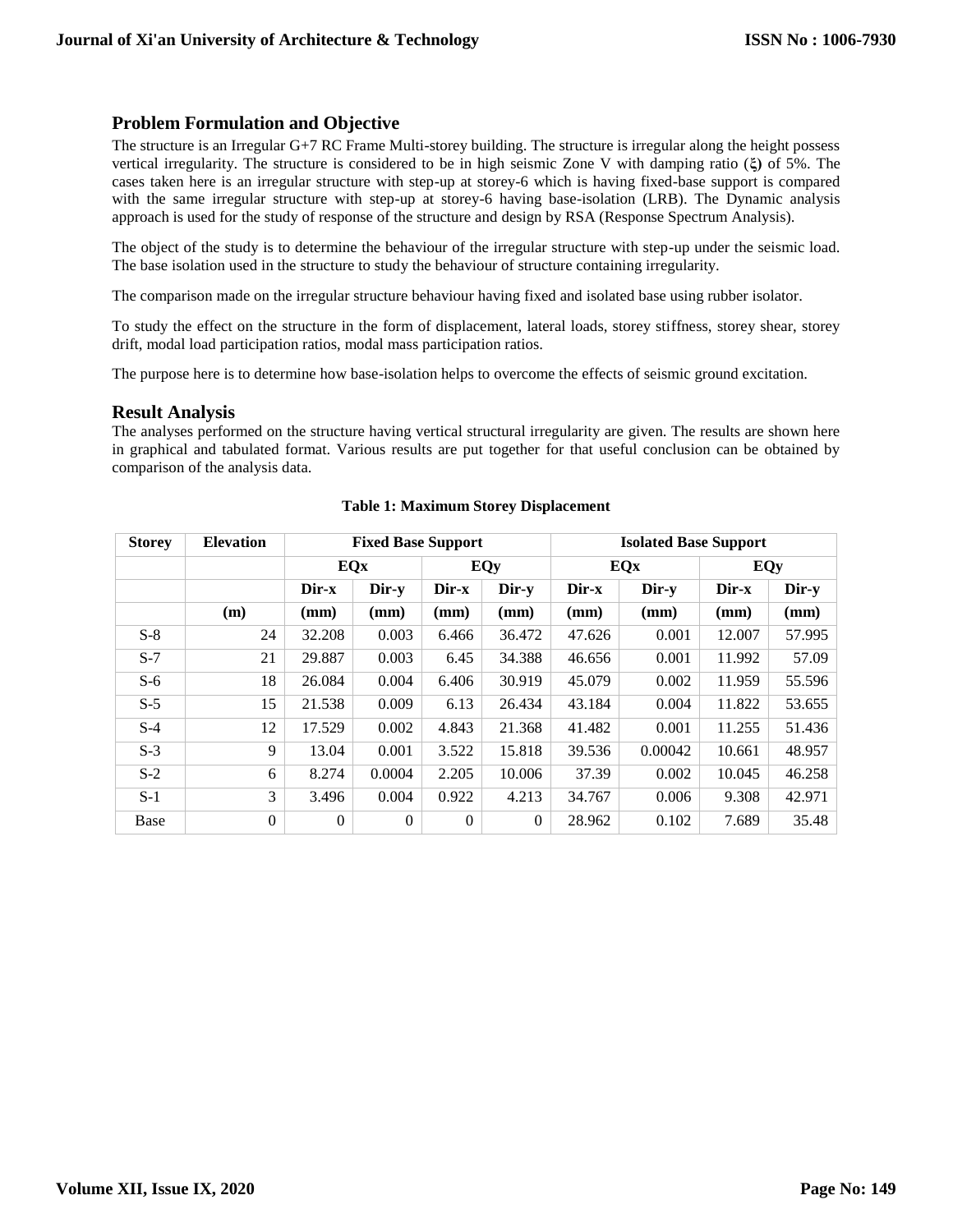| <b>Storey</b> | <b>Elevation</b> | <b>Fixed Base Support</b> |          |          |          | <b>Isolated Base Support</b> |          |              |          |  |
|---------------|------------------|---------------------------|----------|----------|----------|------------------------------|----------|--------------|----------|--|
|               |                  | <b>EQx</b>                |          | EQy      |          | EQx                          |          | EQy          |          |  |
|               |                  | Dir-x                     | Dir-y    | $Dir-x$  | Dir-y    | Dir-x                        | Dir-y    | Dir-x        | Dir-y    |  |
|               | (m)              | (kN/m)                    | (kN/m)   | (kN/m)   | (kN/m)   | (kN/m)                       | (kN/m)   | (kN/m)       | (kN/m)   |  |
| $S-8$         | 24               | 183450.81                 | $\Omega$ | $\Omega$ | 193411   | 177546                       | $\Omega$ | $\Omega$     | 186051   |  |
| $S-7$         | 21               | 201329.24                 | $\Omega$ | $\Omega$ | 209596   | 197453                       | $\Omega$ | $\Omega$     | 204871   |  |
| $S-6$         | 18               | 223268.75                 | $\Omega$ | $\Omega$ | 221879   | 219893                       | $\Omega$ | $\Omega$     | 217860   |  |
| $S-5$         | 15               | 324434.44                 | $\Omega$ | $\Omega$ | 325034   | 318353                       | $\Omega$ | $\mathbf{0}$ | 318838   |  |
| $S-4$         | 12               | 328667.52                 | $\Omega$ | $\Omega$ | 327887   | 322778                       | $\Omega$ | $\Omega$     | 321962   |  |
| $S-3$         | 9                | 331563.19                 | $\Omega$ | $\Omega$ | 331062   | 322082                       | $\Omega$ | $\Omega$     | 321505   |  |
| $S-2$         | 6                | 341106.45                 | $\Omega$ | $\Omega$ | 340641   | 283947                       | $\Omega$ | $\Omega$     | 283144   |  |
| $S-1$         | 3                | 472333.65                 | $\Omega$ | $\Omega$ | 472159   | 126420                       | $\Omega$ | $\Omega$     | 121000   |  |
| Base          | $\overline{0}$   | $\theta$                  | $\Omega$ | $\Omega$ | $\Omega$ | $\overline{0}$               | $\Omega$ | $\theta$     | $\Omega$ |  |

# **Table 2: Maximum Storey Stiffness**

## **Table 3: Maximum Storey Shear**

| <b>Storey</b> | <b>Elevation</b> | <b>Fixed Base Support</b> |                  |                  |                  | <b>Isolated Base Support</b> |                  |                  |                |  |
|---------------|------------------|---------------------------|------------------|------------------|------------------|------------------------------|------------------|------------------|----------------|--|
|               |                  | <b>EQx</b>                |                  |                  | <b>EQy</b>       | <b>EQx</b>                   |                  |                  | <b>EQy</b>     |  |
|               |                  | Dir-x                     | Dir-y            | Dir-x            | Dir-y            | Dir-x                        | Dir-y            | Dir-x            | Dir-y          |  |
|               | (m)              | (kN)                      | (kN)             | (kN)             | (kN)             | (kN)                         | (kN)             | (kN)             | (kN)           |  |
| $S-8$         | 24               | $-425.6603$               | $\boldsymbol{0}$ | $\overline{0}$   | $-401$           | $-172.04$                    | $\boldsymbol{0}$ | $\overline{0}$   | $-166.62$      |  |
|               |                  | $-425.6603$               | $\boldsymbol{0}$ | $\mathbf{0}$     | $-401$           | $-172.04$                    | $\boldsymbol{0}$ | $\mathbf{0}$     | $-166.62$      |  |
| $S-7$         | 21               | $-765.8855$               | $\overline{0}$   | $\boldsymbol{0}$ | $-721.66$        | $-311.62$                    | $\mathbf{0}$     | $\mathbf{0}$     | $-302.09$      |  |
|               |                  | $-765.8855$               | $\boldsymbol{0}$ | $\overline{0}$   | $-721.66$        | $-311.62$                    | $\mathbf{0}$     | $\mathbf{0}$     | $-302.09$      |  |
| $S-6$         | 18               | $-1017.381$               | $\boldsymbol{0}$ | $\boldsymbol{0}$ | $-958.91$        | $-417.48$                    | $\boldsymbol{0}$ | $\overline{0}$   | $-405.2$       |  |
|               |                  | $-1017.381$               | $\boldsymbol{0}$ | $\overline{0}$   | -958.91          | $-417.48$                    | $\mathbf{0}$     | $\overline{0}$   | $-405.2$       |  |
| $S-5$         | 15               | $-1292.54$                | $\overline{0}$   | $\overline{0}$   | $-1217.9$        | $-538.99$                    | $\mathbf{0}$     | $\mathbf{0}$     | $-522.49$      |  |
|               |                  | $-1292.54$                | $\boldsymbol{0}$ | $\overline{0}$   | $-1217.9$        | $-538.99$                    | $\boldsymbol{0}$ | $\mathbf{0}$     | $-522.49$      |  |
| $S-4$         | 12               | $-1474.037$               | $\boldsymbol{0}$ | $\overline{0}$   | $-1388.8$        | $-627.4$                     | $\mathbf{0}$     | $\mathbf{0}$     | $-607.83$      |  |
|               |                  | $-1474.037$               | $\overline{0}$   | $\overline{0}$   | $-1388.8$        | $-627.4$                     | $\boldsymbol{0}$ | $\mathbf{0}$     | $-607.83$      |  |
| $S-3$         | 9                | $-1579.897$               | $\theta$         | $\overline{0}$   | $-1488.4$        | $-691.84$                    | $\boldsymbol{0}$ | $\mathbf{0}$     | $-670.08$      |  |
|               |                  | $-1579.897$               | $\boldsymbol{0}$ | $\overline{0}$   | $-1488.4$        | $-691.84$                    | $\overline{0}$   | $\overline{0}$   | $-670.08$      |  |
| $S-2$         | 6                | $-1631.362$               | $\boldsymbol{0}$ | $\overline{0}$   | $-1536.9$        | $-746.18$                    | $\boldsymbol{0}$ | $\overline{0}$   | $-722.64$      |  |
|               |                  | $-1631.362$               | $\boldsymbol{0}$ | $\overline{0}$   | $-1536.9$        | $-746.18$                    | $\boldsymbol{0}$ | $\mathbf{0}$     | $-722.64$      |  |
| $S-1$         | 3                | $-1649.152$               | $\boldsymbol{0}$ | $\boldsymbol{0}$ | $-1553.7$        | $-820.02$                    | $\boldsymbol{0}$ | $\boldsymbol{0}$ | $-794.13$      |  |
|               |                  | $-1649.152$               | $\boldsymbol{0}$ | $\overline{0}$   | $-1553.7$        | $-820.02$                    | $\boldsymbol{0}$ | $\boldsymbol{0}$ | $-794.13$      |  |
| Base          | $\overline{0}$   | $\boldsymbol{0}$          | $\overline{0}$   | $\boldsymbol{0}$ | $\boldsymbol{0}$ | $\overline{0}$               | $\boldsymbol{0}$ | $\boldsymbol{0}$ | $\overline{0}$ |  |
|               |                  | $\boldsymbol{0}$          | $\boldsymbol{0}$ | $\boldsymbol{0}$ | $\boldsymbol{0}$ | $\boldsymbol{0}$             | $\boldsymbol{0}$ | $\boldsymbol{0}$ | $\overline{0}$ |  |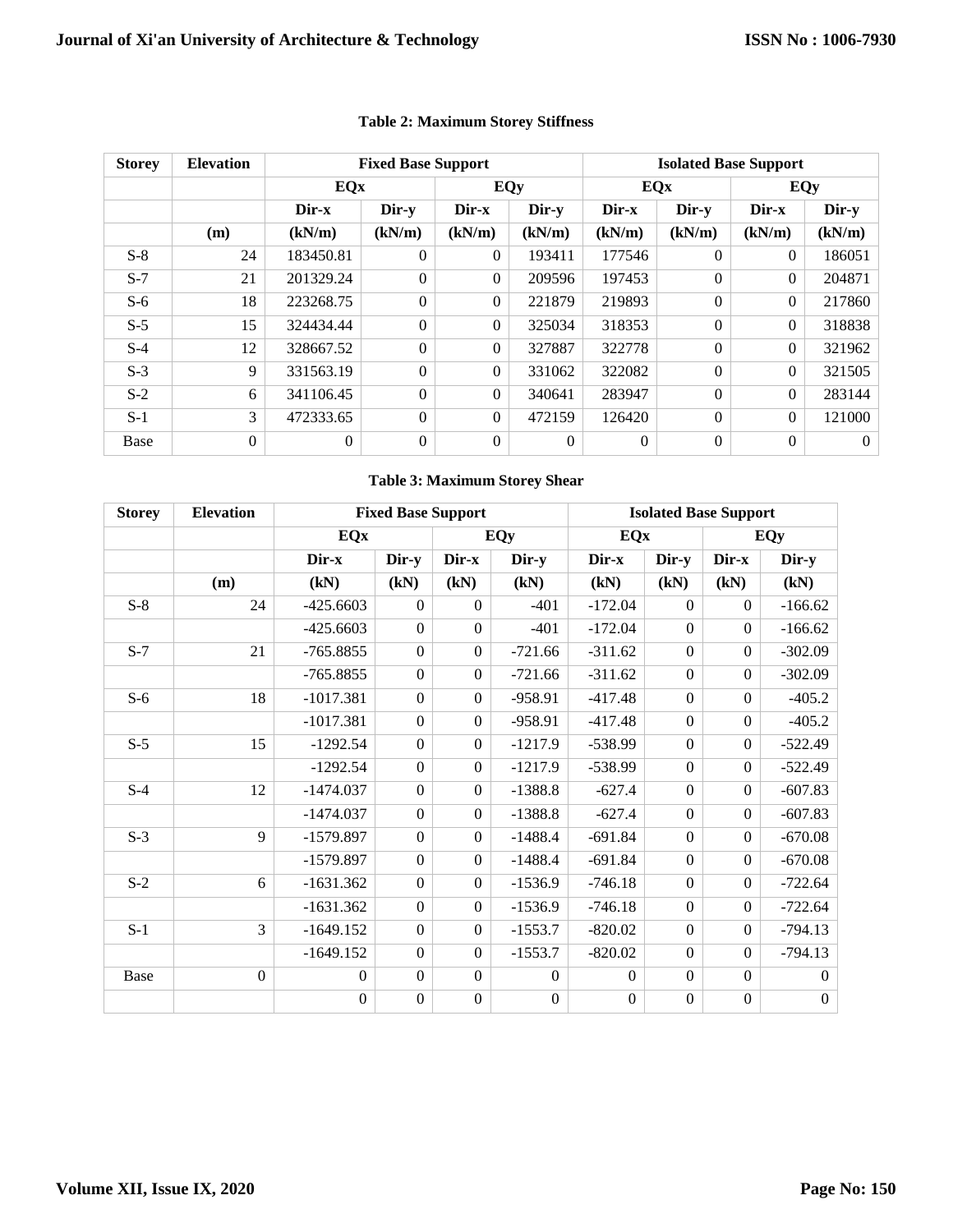| Case  | Mode           |               | <b>Fixed Base Support</b> |            | <b>Isolated Base Support</b> |               |            |            |                  |
|-------|----------------|---------------|---------------------------|------------|------------------------------|---------------|------------|------------|------------------|
|       |                | <b>Period</b> | <b>Sum</b>                | <b>Sum</b> | <b>Sum</b>                   | <b>Period</b> | <b>Sum</b> | <b>Sum</b> | <b>Sum</b>       |
|       |                | sec           | <b>UX</b>                 | <b>UY</b>  | <b>UZ</b>                    | sec           | <b>UX</b>  | <b>UY</b>  | <b>UZ</b>        |
| Modal | 1              | 1.347         | $\Omega$                  | 0.6106     | $\Omega$                     | 3.357         | $\Omega$   | 0.8285     | $\overline{0}$   |
| Modal | $\mathfrak{2}$ | 1.268         | 0.807                     | 0.6106     | $\overline{0}$               | 3.237         | 0.9947     | 0.8285     | $\Omega$         |
| Modal | 3              | 1.055         | 0.807                     | 0.8129     | $\Omega$                     | 2.769         | 0.9947     | 0.9949     | $\overline{0}$   |
| Modal | 4              | 0.482         | 0.807                     | 0.8885     | $\Omega$                     | 0.644         | 0.999      | 0.9949     | $\overline{0}$   |
| Modal | 5              | 0.482         | 0.908                     | 0.8885     | $\theta$                     | 0.643         | 0.999      | 0.9988     | $\boldsymbol{0}$ |
| Modal | 6              | 0.448         | 0.908                     | 0.9089     | $\overline{0}$               | 0.575         | 0.999      | 0.999      | $\overline{0}$   |
| Modal | 7              | 0.276         | 0.9572                    | 0.9089     | $\Omega$                     | 0.353         | 0.999      | 0.9995     | $\Omega$         |
| Modal | 8              | 0.275         | 0.9572                    | 0.9567     | $\Omega$                     | 0.347         | 0.9997     | 0.9995     | $\overline{0}$   |
| Modal | 9              | 0.259         | 0.9572                    | 0.9578     | $\Omega$                     | 0.321         | 0.9997     | 0.9997     | $\overline{0}$   |
| Modal | 10             | 0.187         | 0.9759                    | 0.9578     | $\overline{0}$               | 0.213         | 0.9998     | 0.9997     | $\overline{0}$   |
| Modal | 11             | 0.186         | 0.9759                    | 0.9757     | $\overline{0}$               | 0.212         | 0.9998     | 0.9998     | $\overline{0}$   |
| Modal | 12             | 0.173         | 0.9759                    | 0.9763     | $\Omega$                     | 0.198         | 0.9998     | 0.9998     | $\overline{0}$   |
| Modal | 13             | 0.15          | 0.9759                    | 0.9866     | $\Omega$                     | 0.162         | 0.9999     | 0.9998     | $\overline{0}$   |
| Modal | 14             | 0.149         | 0.9882                    | 0.9866     | $\theta$                     | 0.162         | 0.9999     | 0.9998     | $\overline{0}$   |
| Modal | 15             | 0.139         | 0.9882                    | 0.9884     | $\overline{0}$               | 0.152         | 0.9999     | 0.9999     | $\overline{0}$   |
| Modal | 16             | 0.118         | 0.9964                    | 0.9884     | $\Omega$                     | 0.127         | 0.9999     | 0.9999     | $\overline{0}$   |
| Modal | 17             | 0.118         | 0.9964                    | 0.9965     | $\Omega$                     | 0.127         | 0.9999     | 0.9999     | $\overline{0}$   |
| Modal | 18             | 0.11          | 0.9964                    | 0.9965     | $\overline{0}$               | 0.119         | 0.9999     | 0.9999     | $\overline{0}$   |
| Modal | 19             | 0.103         | 0.9985                    | 0.9965     | $\Omega$                     | 0.105         | 0.9999     | 0.9999     | $\overline{0}$   |
| Modal | $20\,$         | 0.102         | 0.9985                    | 0.9987     | $\overline{0}$               | 0.105         | 0.9999     | 0.9999     | $\overline{0}$   |

## **Table 4: Modal Mass Participation Ratios**

# **Conclusion**

The main purpose here is to study the concept very into the detail and obtain the solutions derived from previous works done till the date now. To work forward more effectively using the more popular solutions which is generated so far. The objective here is to evaluate better solutions in the scope of topic of irregularity in the structures. The very conclusion which are as follows:

- 1. The base isolated irregular structure has caused lesser lateral forces on the structures as compared to irregular structures with fixed support.
- 2. The maximum storey displacement is more in case of base-isolated irregular structures as compared to fixed base irregular structures.
- 3. Increased storey drift and displacement due to vertical irregularity as compared to same structure without irregularity.
- 4. Storey shear values highly increased in storey-6 (S-6) because of step-up in the structure.
- 5. Storey shear values is highly reduced with the help of isolated base support as compared to same irregular structure with fixed support.
- 6. Storey stiffness was maximum at S-1 storey, after that it increased up to storey S-3 after that it reduces up to the storey S-8.
- 7. Isolated base irregular structure with step-up has more time period values as compared to same structure with fixed base support.
- 8. Modal mass participation ratio is more for isolated structure than fixed base irregular structure.
- 9. Modal load participation ratio is more for isolated structure than fixed base irregular structure.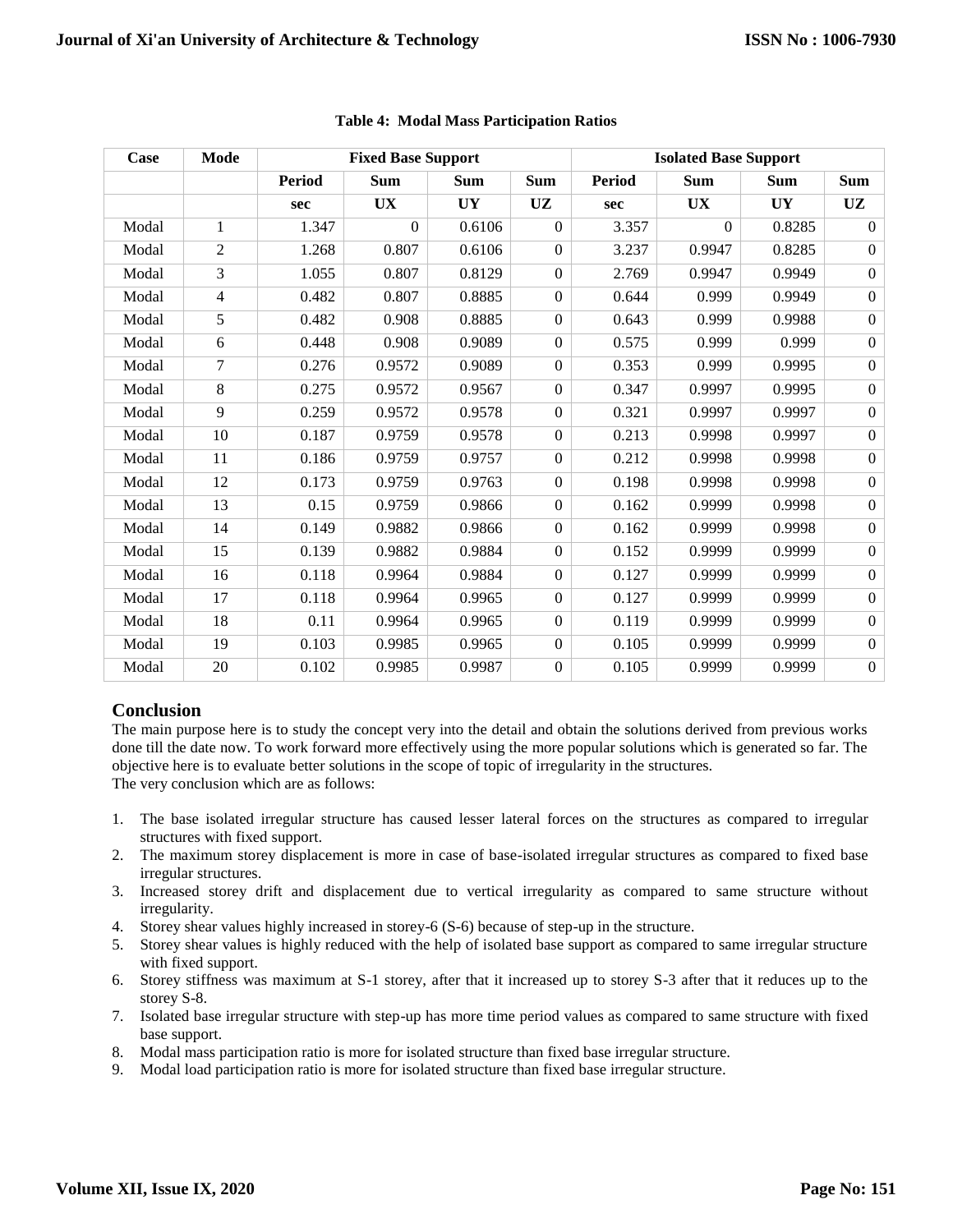## **ACKNOWLEDGMENT**

I, Mohit Kumar Prajpati, would like to thank *Mr. Sagar Jamle*, Assistant Professor, Department of Civil Engineering, Oriental University, Indore for his continuous support and guidance for the completion of this entire work. I am glad that he simultaneously works with 12 research scholars and do support individual scholars intensively.

## **REFERENCES**

- 1. R. Goud (2017), 'Study of Floating and Non-Floating columns with and Without Earthquake, International Journal of Science Technology & Engineering, Volume 4, Issue 1, ISSN: 2349-784X.
- 2. M. S. Landge and P. K. Joshi (2017), 'Comparative Study of Various Types of Dampers used for Multi-Story R.C.C. Building', International Journal for Research in Applied Science & Engineering Technology, ISSN: 2321-9653, Volume 5, Issue IV.
- 3. N. Prajapati and N. Sorathia (2018), 'Seismic Analysis and Performance of High-Rise Building with Damper', International Journal of Advance Engineering and Research, E-ISSN (O): 2348-4470, P-ISSN (P): 2348-6406, Volume 5, Issue IV.
- 4. S. lakshmishireenbanu and pathaushasri (2019), 'Study of Seismic Energy Dissipation and Effect in Multistory RCC Building with and Without Fluid Viscous Dampers', International Journal of Innovative Technology and Exploring Engineering (IJITEE) ISSN: 2278-3075, Volume-8, Issue-7.
- 5. R. B. Ghodke and S.V. Admane (2015), 'Effect of Base-Isolation for Building Structures", International Journal of Science, Engineering and Technology Research (IJSETR), Volume IV, Issue 4.
- 6. R. K Sharma and N.L. Shelke (2016), "Dynamic Analysis of RC Frame Structure with floating column", International Journal of Advance Research in Science, Engineering and Technology, ISSN: 2350-0328, Vol. 3, Issue 6.
- 7. B. Balachandra and Susan Abraham, 'Effect of Base Isolation in Multi-storied RC Building', ISOR Journal of Engineering (ISORJEN), ISSN(e): 2250-3021, ISSN(P): 2278-8719, Vol. 08, Issue 6, V(II), PP 84-93.
- 8. Mohit M. Baruwala, A. R. Darji and Kaushal B. Parikh (2018), 'Seismic Performance of Building with Base Isolation, Damper and Braced System', International Journal for Research in Applied Science & Engineering Technology (IJRASET), ISSN: 2321-9653, Volume 6, Issue IV.
- 9. A. K. Maurya, V. K. Singh (2018), 'Analysis of Building Using Viscous Dampers in Seismic Zone-V, International Journal of Advances in Mechanical and Civil Engineering, ISSN: 2394-2827, Volume-5, Issue-3.
- 10. Sapan Chawla, Sagar Jamle, Kundan Meshram, (2020), "A Review on Economical Design of Intz Water Tank as per IS-875-III, for Wind Speed in India", International Journal of Advanced Engineering Research and Science, (ISSN: 2456-1908 (O), 2349-6495(P)), vol. 7, no. 1, pp. 147-151. <https://dx.doi.org/10.22161/ijaers.71.19>
- 11. Romesh Malviya, Sagar Jamle, Kundan Meshram, (2020), "Examination on Increasing Stability of Multistoried Building: A Theoretical Review", International Journal of Advanced Engineering Research and Science, (ISSN: 2456-1908 (O), 2349-6495(P)), vol. 7, no. 1, pp. 162-164[. https://dx.doi.org/10.22161/ijaers.71.22](https://dx.doi.org/10.22161/ijaers.71.22)
- 12. Romesh Malviya, Sagar Jamle, (2020), "Increasing Stability of Multistoried Building using Different Grades of Concrete in Column Member Sets at Different Locations", International Journal of Current Engineering and Technology, (ISSN: 2277-4106 (O), 2347-5161(P)), vol. 10, no. 2, pp. 208-213. <https://doi.org/10.14741/ijcet/v.10.2.3>
- 13. Sapan Chawla, Sagar Jamle, Kundan Meshram, (2020), "An Analytical Approach to find out the Efficient Design of Intz Water Tank as per Different Breeze Speed of India", International Journal of Current Engineering and Technology, (ISSN: 2277-4106 (O), 2347-5161(P)), vol. 10, no. 1, pp. 48-52. <https://doi.org/10.14741/ijcet/v.10.1.9>
- 14. Prafoolla Thakre, Sagar Jamle, Kundan Meshram, (2020), " Opening Area Effect of Shear Wall in Multistorey Building under Seismic Loading", International Journal of Advanced Engineering Research and Science, (ISSN: 2456-1908 (O), 2349-6495(P)), vol. 7, no. 2, pp. 122-129.<https://dx.doi.org/10.22161/ijaers.72.17>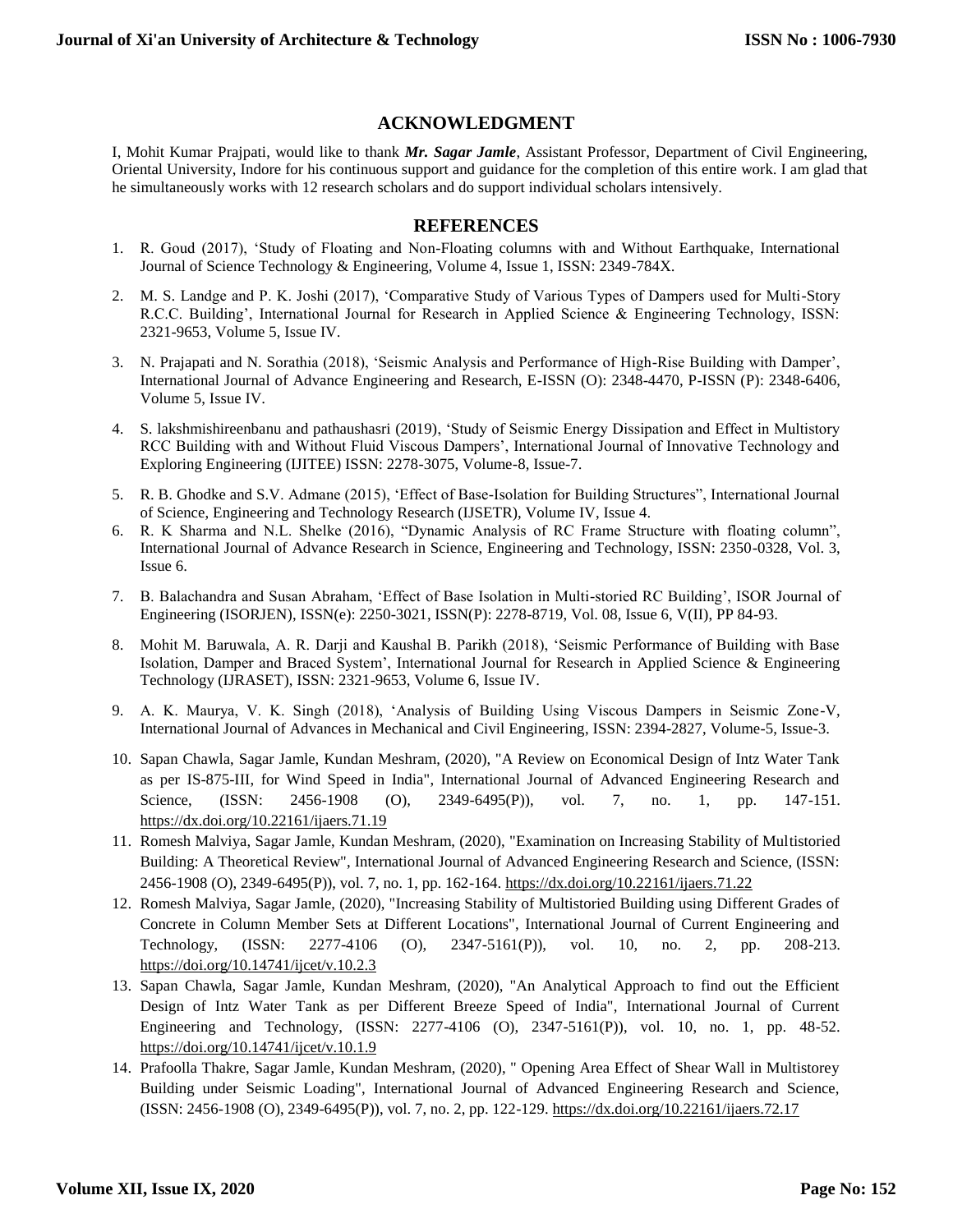- 15. Mohit Kumar Prajapati, Sagar Jamle, (2020), "Strength irregularities in multistoried building using base isolation and damper in high Seismic zone: A theoretical Review", International Journal of Advanced Engineering Research and Science, (ISSN: 2456-1908 (O), 2349-6495(P)), vol. 7, no. 3, pp. 235-238. <https://dx.doi.org/10.22161/ijaers.73.37>
- 16. Gagan Yadav, Sagar Jamle, (2020), "Opening Effect of Core Type Shear Wall Used in Multistoried Structures: A Technical Approach in Structural Engineering", International Journal of Advanced Engineering Research and Science, (ISSN: 2456-1908 (O), 2349-6495(P)), vol. 7, no. 3, pp. 344-351. <https://dx.doi.org/10.22161/ijaers.73.50>
- 17. Durgesh Kumar Upadhyay, Sagar Jamle, (2020), "A Review on Stability Improvement with Wall Belt Supported Dual Structural System Using Different Grades of Concrete", International Journal of Advanced Engineering Research and Science, (ISSN: 2456-1908 (O), 2349-6495(P)), vol. 7, no. 3, pp. 293-296. <https://dx.doi.org/10.22161/ijaers.73.43>
- 18. Gagan Yadav, Sagar Jamle, (2020), "Use of Shear Wall with Opening in Multistoried Building: A Factual Review", International Journal of Current Engineering and Technology, (ISSN: 2277-4106 (O), 2347-5161(P)), vol. 10, no. 2, pp. 243-246. https://doi.org/10.14741/ijcet/v.10.2.9
- 19. Durgesh Kumar Upadhyay, Sagar Jamle, (2020), "Stability Enhancement in Wall Belt Supported Dual Structural System using Different Grades of Concrete", International Journal of Current Engineering and Technology, (ISSN: 2277-4106 (O), 2347-5161(P)), vol. 10, no. 2, pp. 237-242. <https://doi.org/10.14741/ijcet/v.10.2.8>
- 20. Pankaj Kumar Dhakad, Sagar Jamle, (2020), "Base Shear Reduction by using Optimum Size of Beams with same Grade of Concrete: An Informative Review", International Journal of Current Engineering and Technology, (ISSN: 2277-4106 (O), 2347-5161(P)), vol. 10, no. 2, pp. 259-262. <https://doi.org/10.14741/ijcet/v.10.2.12>
- 21. Manoj Patidar, Sagar Jamle, (2020), "Optimization of Stability of Multistoried Structure by Changing Grades of Concrete in Shear Wall Member", Journal of Xi'an University of Architecture & Technology, ISSN: 1006-7930, vol. 12, no. 4, pp. 2479-2497.<https://doi.org/10.37896/JXAT12.04/979>
- 22. Pankaj Kumar Dhakad, Sagar Jamle, (2020), "Base Shear Reduction by Using Optimum Size of Beams in Top Floors with Different Grades in Multistoried Building at Different Levels", International Journal of Advanced Engineering Research and Science, (ISSN: 2456-1908 (O), 2349-6495(P)), vol. 7, no. 4, pp. 293-296. <https://dx.doi.org/10.22161/ijaers.74.20>
- 23. Sagar Jamle, Nirmal Delmiya, Rahul Singh, (2020), "Efficient Use of UPV Meter: A Non Destructive Test of Concrete by Fragmentation Analysis", Journal of Xi'an University of Architecture & Technology, ISSN: 1006- 7930, vol. 12, no. 4, pp. 3385-3394.<https://doi.org/10.37896/JXAT12.04/1078>
- 24. Manoj Patidar, Sagar Jamle, (2020), "Use of different Grades of Concrete in Shear Wall: A Comprehensive Review", International Journal of Advanced Engineering Research and Science, (ISSN: 2456-1908 (O), 2349- 6495(P)), vol. 7, no. 4, pp. 355-359[. https://dx.doi.org/10.22161/ijaers.74.44](https://dx.doi.org/10.22161/ijaers.74.44)
- 25. Mohammad Bilal Rasheed, Sagar Jamle, (2020), "Conceptual Approach on Effect of Various Concrete Grade in Outrigger and Wall Belt Supported System: A Perceptional Review", International Journal of Advanced Engineering Research and Science, (ISSN: 2456-1908 (O), 2349-6495(P)), vol. 7, no. 5, pp. 100-104. <https://dx.doi.org/10.22161/ijaers.75.14>
- 26. Bhagwat Mahajan, Sagar Jamle, (2020), "Analytical Approach in Stability Enhancement Techniques by Altering Beam Members at Different Levels", International Journal of Advanced Engineering Research and Science (IJAERS), ISSN: 2349-6495(P) | 2456-1908(O), vol. 7, no. 6, pp. 301-308. <https://dx.doi.org/10.22161/ijaers.76.37>
- 27. Shahdab Khan, Sagar Jamle, (2020), "Use of Shear Wall Member at Corners to Enhance the Stability Using Different Grades: An Immense Review", International Journal of Advanced Engineering Research and Science, (ISSN: 2456-1908 (O), 2349-6495(P)), vol. 7, no. 5, pp. 396-400.<https://dx.doi.org/10.22161/ijaers.75.47>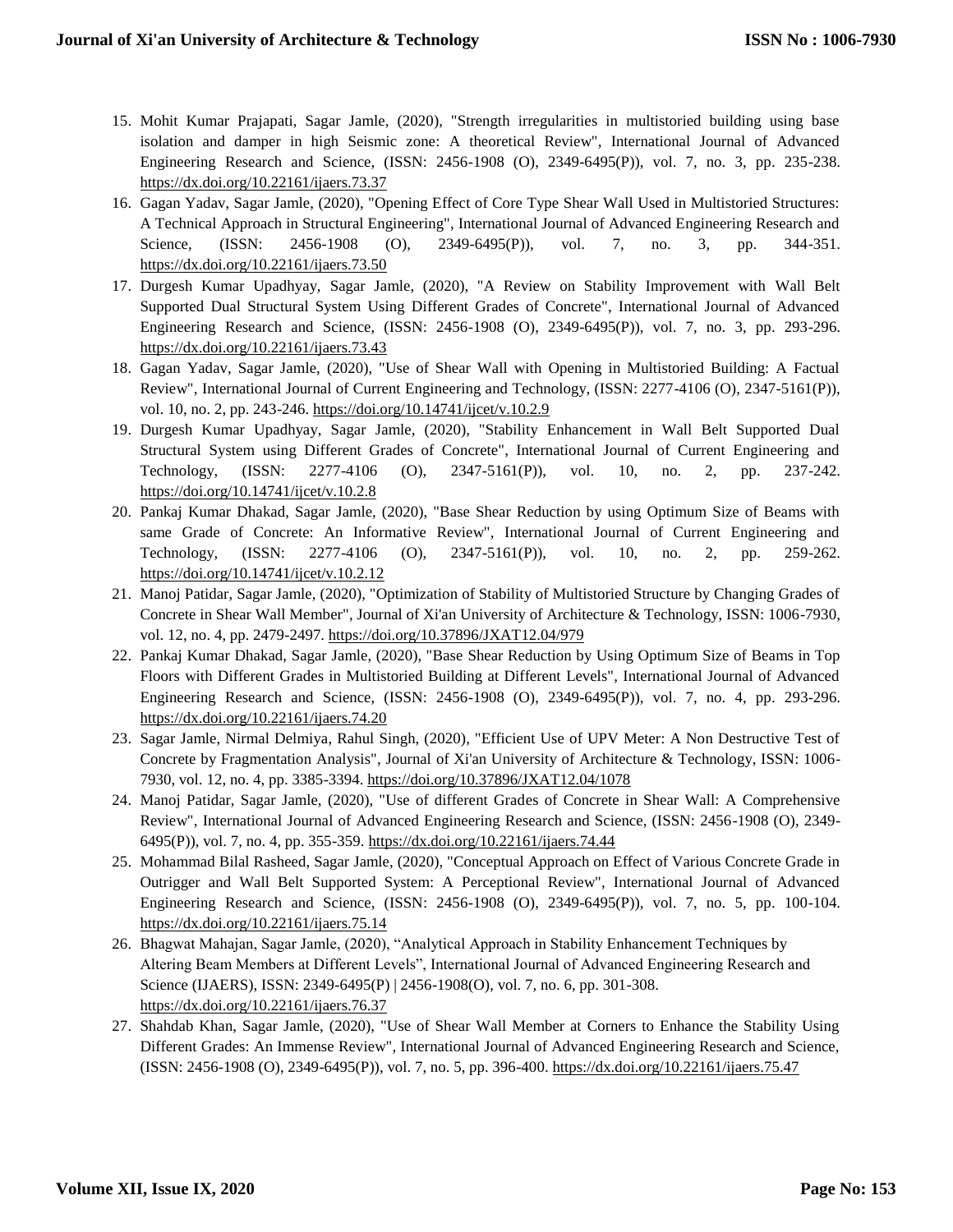- 28. Ankush Nagar, Sagar Jamle, (2020), "Base Shear Reduction Techniques: A Review", International Journal of Advanced Engineering Research and Science, (ISSN: 2456-1908 (O), 2349-6495(P)), vol. 7, no. 5, pp. 466-471. <https://dx.doi.org/10.22161/ijaers.75.57>
- 29. Bhagwat Mahajan, Sagar Jamle, (2020), "Stability Increment Techniques by Altering Beam Members: A Review", International Journal for Research in Applied Science & Engineering Technology (IJRASET), ISSN: 2321-9653, vol. 8, no. 6, pp. 1403-1407.<http://doi.org/10.22214/ijraset.2020.6227>
- 30. Ankush Nagar, Sagar Jamle, (2020), "An Analytical Approach to Determine Base Shear Reduction Effects in Multistoried Building", International Journal for Research in Applied Science & Engineering Technology (IJRASET), ISSN: 2321-9653, vol. 8, no. 6, pp. 1395-1402.<http://doi.org/10.22214/ijraset.2020.6226>
- 31. Sakshi Goyal, Sagar Jamle, (2020), "Stability Increment Practices using Wall Outrigger Members: A Review", International Journal for Research in Applied Science & Engineering Technology (IJRASET), ISSN: 2321- 9653, vol. 8, no. 6, pp. 1656-1661.<http://doi.org/10.22214/ijraset.2020.6270>
- 32. Markanday Giri, Sagar Jamle and Kundan Meshram (2020), "Response Spectrum Analysis", LAP LAMBERT Academic Publishing, Mauritius.
- 33. Sagar Jamle and Roshan Patel, (2020), "Analysis and Design of Box Culvert- A Manual Approach in Structural Engineering", *LAP LAMBERT Academic Publishing, Mauritius*, ISBN: 978-620-0-78760-6.
- 34. Sagar Jamle and Shirish Kumar Kanungo, (2020), "Determination of Stable Underground Storage Reservoir System- Recent Advancements in Structural Engineering Volume 1", *LAP LAMBERT Academic Publishing, Mauritius*, ISBN: 978-620-2-51435-4.
- 35. Published Book Mariyam and Sagar Jamle (2020), "Wind Analysis of Flat Slab Multistoried Building Construction: "Recent Advancements in Structural Engineering": Volume II, *LAP LAMBERT Academic Publishing, Mauritius*.
- 36. Suyash Malviya, Sagar Jamle, (2019) ,"Determination of Optimum Location of Rooftop Telecommunication Tower over Multistory Building under Seismic Loading", International Journal of Advanced Engineering Research and Science(ISSN : 2349-6495(P) | 2456-1908(O)),vol. 6, no. 2, 2019, pp. 65-73, AI Publications, **<https://dx.doi.org/10.22161/ijaers.6.2.9>**
- 37. Suyash Malviya, Sagar Jamle, (2019), "Response of Multistorey Building with Rooftop Telecommunication Tower in Different Positions: An Approach to Efficient Case", International Research Journal of Engineering and Technology, (ISSN: 2395-0072(P), 2395-0056(O)), vol. 6, no. 4, pp. 3783-3790.
- 38. Yash Joshi, Sagar Jamle, (2019), "Effect of Curtailed Shear Wall on Dynamic Analysis of RC Building", International Journal of Management, Technology And Engineering, (ISSN: 2249-7455(O)), vol. 9, no. 7, pp. 223-230.
- 39. Yash Joshi, Sagar Jamle, Kundan Meshram, (2019), "Dynamic Analysis of Dual Structural System", International Journal of Research and Analytical Reviews, (ISSN: 2348-1269 (O), 2349-5138 (P)), vol. 6, no. 2, pp. 518-523.
- 40. Rajesh Chouhan, Sagar Jamle, Kundan Meshram, (2019), "Dynamic Analysis of Tuned Mass Damper Steel Structure: A Review", International Journal of Management, Technology And Engineering, (ISSN: 2249- 7455(O)), vol. 9, no. 7, pp. 212-216.
- 41. Rajesh Chouhan, Sagar Jamle, Kundan Meshram, (2019), "Dynamic Analysis of Tuned Mass Damper on Steel Structure: A Technical Approach", International Journal of Research and Analytical Reviews, (ISSN: 2348- 1269 (O), 2349-5138 (P)), vol. 6, no. 2, pp. 956-960.
- 42. Neeraj Patel, Sagar Jamle, (2019), "Use of Shear Wall Belt at Optimum Height to Increase Lateral Load Handling Capacity in Multistory Building", International Journal for Research in Engineering Application & Management (ISSN : 2454-9150),vol. 4, no. 10, pp. 596-603, doi: 10.18231/2454-9150.2018.1372.
- 43. Neeraj Patel, Sagar Jamle, (2019), "Use of Shear Wall Belt at Optimum Height to Increase Lateral Load Handling Capacity in Multistory Building: A Review", International Journal of Advanced Engineering Research and Science(ISSN : 2349-6495(P) | 2456-1908(O)),vol. 6, no. 4, pp. 310-314, AI Publications, **<https://dx.doi.org/10.22161/ijaers.6.4.36>**